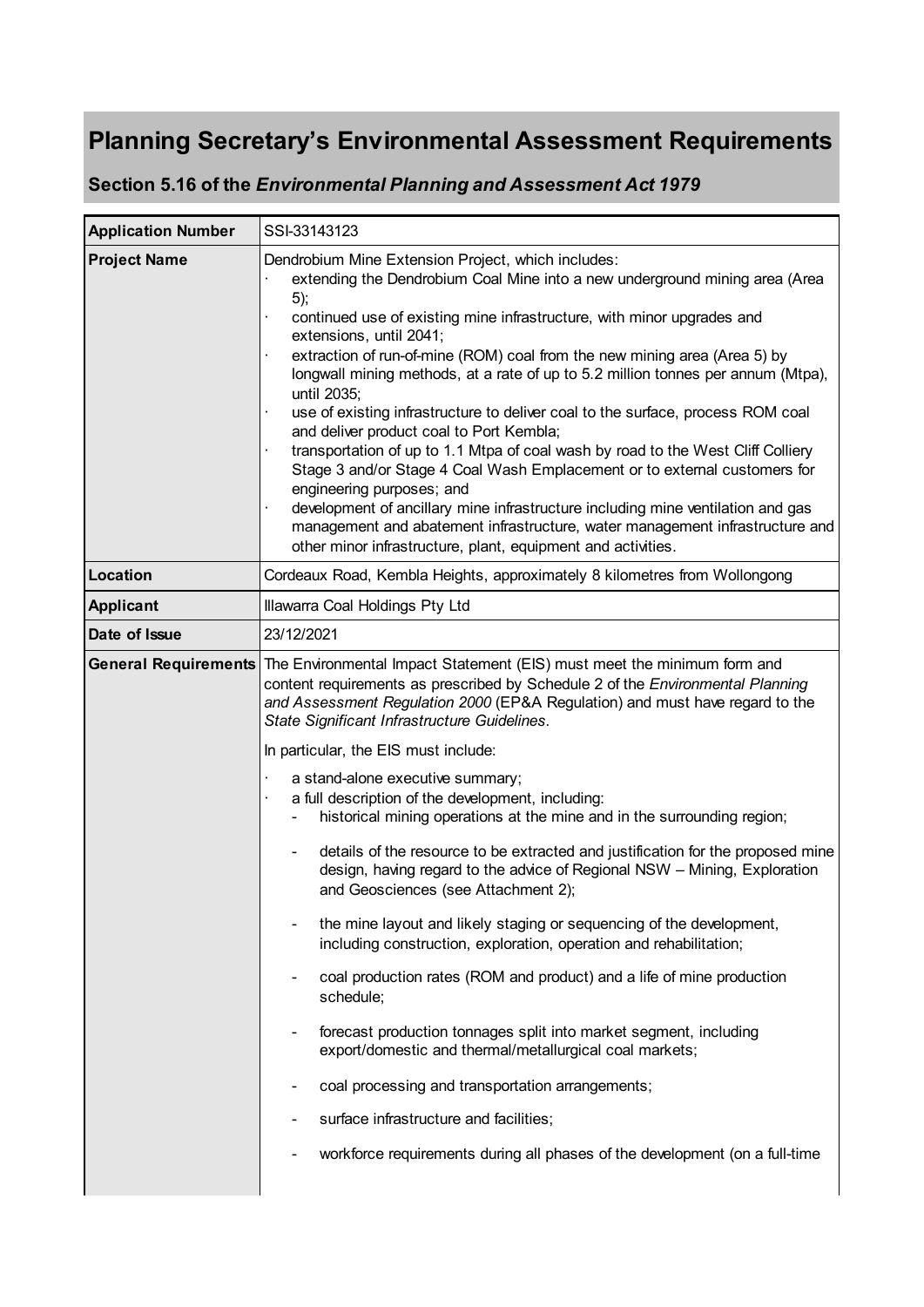equivalent basis);

- a waste management strategy;
- a water management strategy;
- a rehabilitation strategy;
- the likely interactions between the development and any other historical, existing, approved or proposed mining or infrastructure projects in the vicinity of the site;
- strategic context for the development in regard to supply of coal for steelmaking or other purposes;
- the statutory context for the development including any approvals that must be obtained before the development may commence;
- · consideration of alternatives;
- an assessment of the likely impacts of the development on the environment focusing on the specific issues identified below, including:
	- a description of the existing environment likely to be affected by the development, using sufficient baseline data;
	- an assessment of the likely impacts of all stages of the development, including appropriate worst-case scenarios, consideration of any cumulative impacts, taking into consideration any relevant legislation, environmental planning instruments, guidelines, policies, plans and industry codes of practice and with consideration to advice provided by agencies in Attachment 2;
	- a description of the measures that would be implemented to avoid, mitigate and/or offset the likely impacts of the development, and an assessment of:
		- o whether these measures are consistent with industry best practice, and represent the full range of reasonable and feasible mitigation measures that could be implemented;
		- o the likely effectiveness of these measures, including performance measures where relevant;
		- o whether contingency plans would be necessary to manage any residual risks; and
		- o a description of the measures that would be implemented to monitor and report on the environmental performance of the development if it is approved;
	- a consolidated summary of all the proposed environmental management and monitoring measures, identifying all the commitments in the EIS;
	- an evaluation of the project as a whole having regard to:
		- relevant matters for consideration under the *Environmental Planning and Assessment Act 1979*, including the principles of Ecologically Sustainable development and the objects of the Act;
		- the suitability of the site with respect to potential land use conflicts with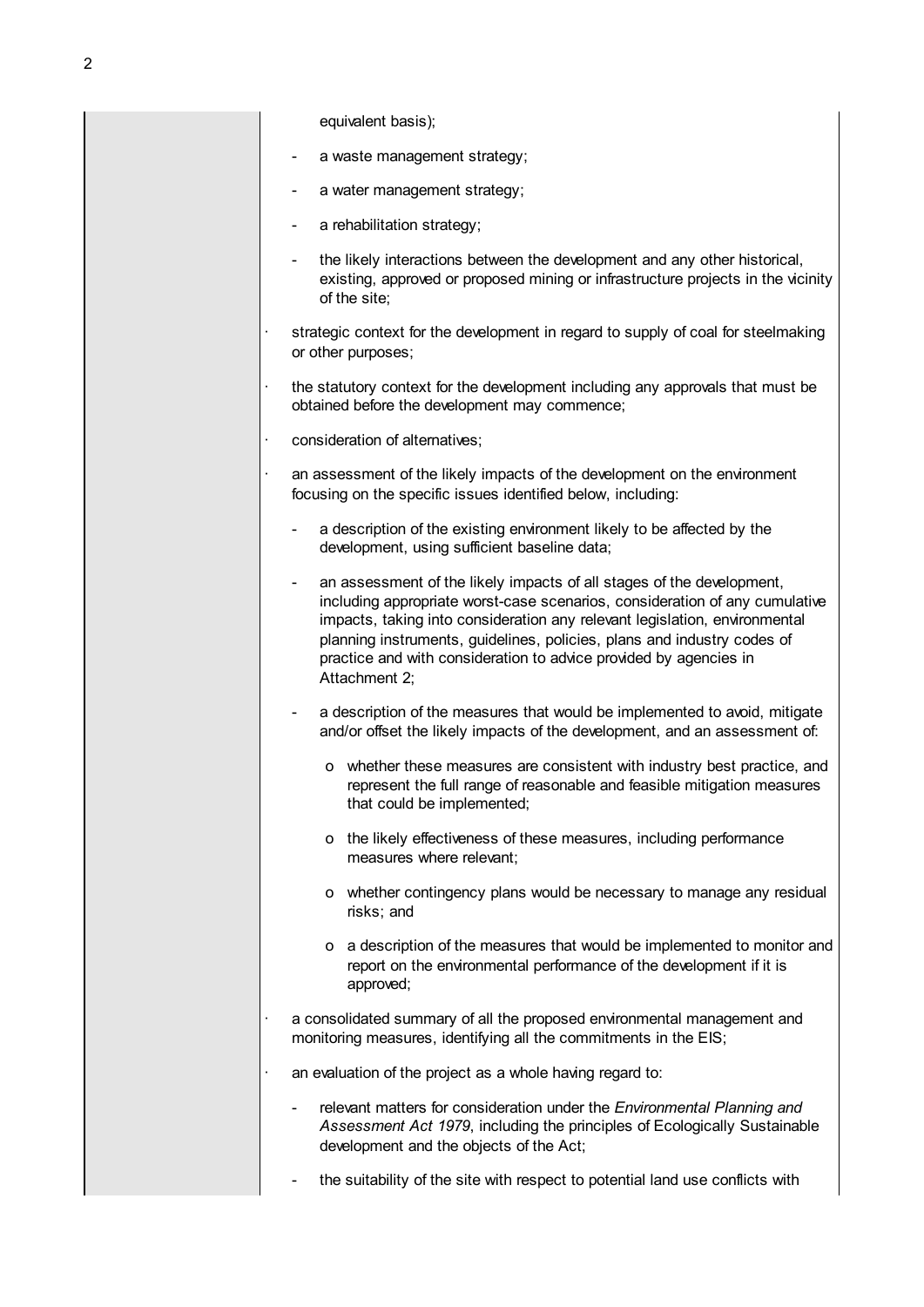|                   | existing and future surrounding land uses;                                                                                                                                                                                                                                                                                                                                                                                                                                                                                                                                                                                                                                                                                                                                |
|-------------------|---------------------------------------------------------------------------------------------------------------------------------------------------------------------------------------------------------------------------------------------------------------------------------------------------------------------------------------------------------------------------------------------------------------------------------------------------------------------------------------------------------------------------------------------------------------------------------------------------------------------------------------------------------------------------------------------------------------------------------------------------------------------------|
|                   | the strategic need and justification for the project, including the relative<br>importance of its role in supplying coal to BlueScope Steel, including in the<br>context of medium to long term changes in steel production moving to "green<br>steel" operations;                                                                                                                                                                                                                                                                                                                                                                                                                                                                                                        |
|                   | feasible alternatives to the development (and its key components), including<br>the consequences of not carrying out the development; and                                                                                                                                                                                                                                                                                                                                                                                                                                                                                                                                                                                                                                 |
|                   | the biophysical, economic and social costs and benefits of the development;                                                                                                                                                                                                                                                                                                                                                                                                                                                                                                                                                                                                                                                                                               |
|                   | a signed statement from the author of the EIS, certifying that the information<br>contained within the document is neither false nor misleading.                                                                                                                                                                                                                                                                                                                                                                                                                                                                                                                                                                                                                          |
|                   | Notwithstanding the key issues specified below, the EIS must include an<br>environmental risk assessment to identify the potential environmental impacts<br>associated with the infrastructure.                                                                                                                                                                                                                                                                                                                                                                                                                                                                                                                                                                           |
|                   | Where relevant, the assessment of key issues below, and any other significant<br>issues identified in the risk assessment, must include:                                                                                                                                                                                                                                                                                                                                                                                                                                                                                                                                                                                                                                  |
|                   | adequate baseline data                                                                                                                                                                                                                                                                                                                                                                                                                                                                                                                                                                                                                                                                                                                                                    |
|                   | consideration of the potential cumulative impacts due to other developments in<br>the vicinity (completed, underway or proposed); and                                                                                                                                                                                                                                                                                                                                                                                                                                                                                                                                                                                                                                     |
|                   | measures to avoid, minimise and if necessary, offset predicted impacts,<br>including detailed contingency plans for managing any significant risks to the<br>environment.                                                                                                                                                                                                                                                                                                                                                                                                                                                                                                                                                                                                 |
|                   | The EIS must also be accompanied by:                                                                                                                                                                                                                                                                                                                                                                                                                                                                                                                                                                                                                                                                                                                                      |
|                   | a report from a qualified quantity surveyor providing a detailed calculation of the<br>capital investment value (CIV) (as defined in clause 3 of the Regulation) of the<br>proposal, including details of all assumptions and components from which the<br>CIV calculation is derived. The report shall be prepared on company letterhead<br>and indicate applicable GST component of the CIV and include certification that<br>the information provided is accurate at the date of preparation; and                                                                                                                                                                                                                                                                      |
|                   | an estimate of jobs that will be created during the construction and operational<br>phases of the proposed infrastructure.                                                                                                                                                                                                                                                                                                                                                                                                                                                                                                                                                                                                                                                |
| <b>Key issues</b> | The EIS must address the following specific matters:                                                                                                                                                                                                                                                                                                                                                                                                                                                                                                                                                                                                                                                                                                                      |
|                   | Justification and Alternatives - including:<br>1.                                                                                                                                                                                                                                                                                                                                                                                                                                                                                                                                                                                                                                                                                                                         |
|                   | detailed consideration of how the issues raised by the Independent Planning<br>Commission of NSW in its determination of the previous Dendrobium Mine<br>Extension Project (SSD-8194), have been taken into account by the<br>development, including consideration of the extent to which the development<br>addresses the issues raised;<br>detailed consideration of how the residual issues raised by key agencies,<br>including WaterNSW, Biodiversity and Conservation Sciences Directorate<br>(BCD) within the Department, the Independent Advisory Panel for<br>Underground Mining (IAPUM) and the Independent Expert Scientific<br>Committee (IESC) regarding the previous Dendrobium Mine Extension<br>Project, have been taken into account by the development; |
|                   | a comprehensive assessment of alternatives, including alternative mine<br>design (including panel dimensions and layout), mining methods (including<br>minimal subsidence options such as bord and pillar/ partial extraction) and                                                                                                                                                                                                                                                                                                                                                                                                                                                                                                                                        |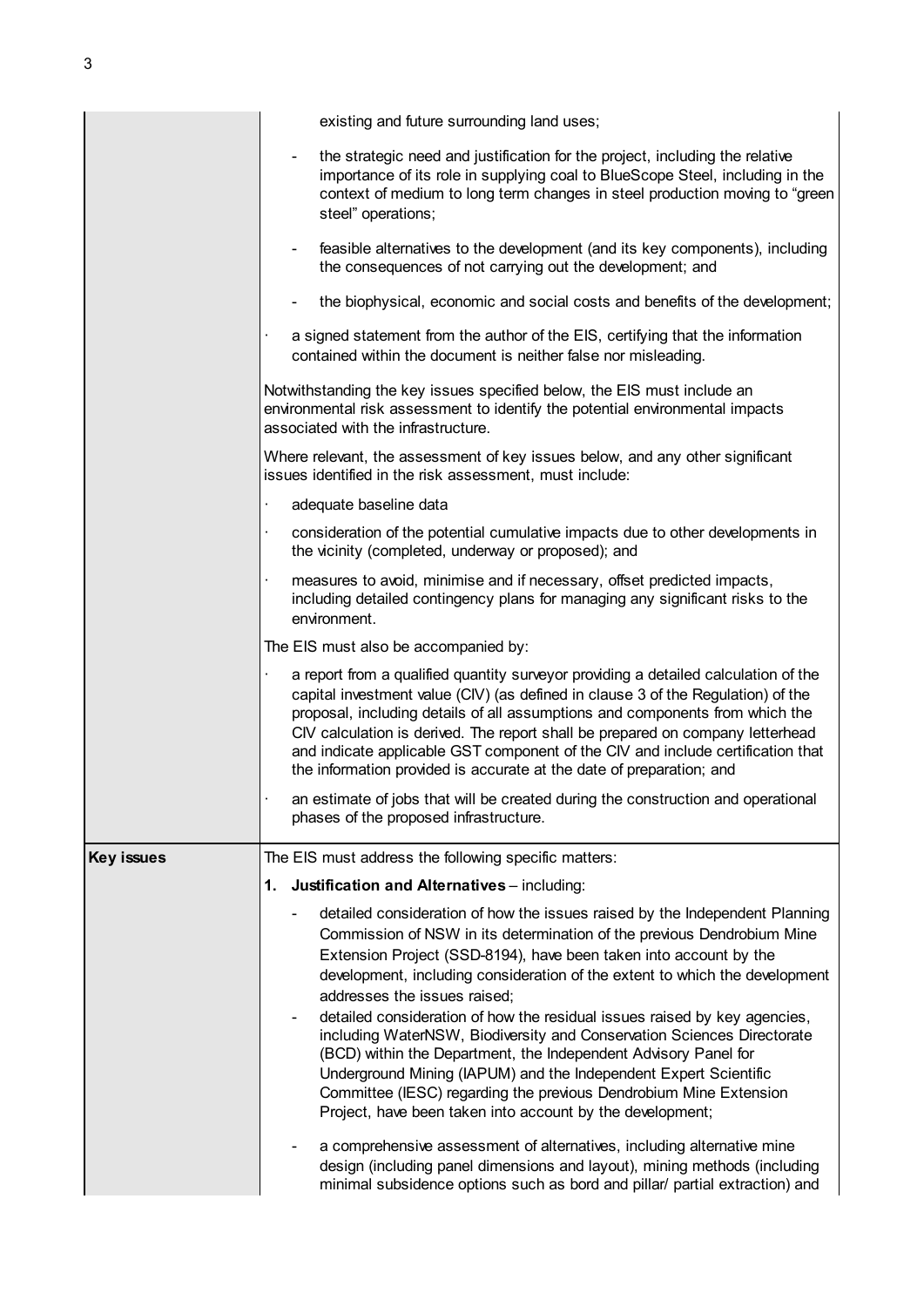coal supply (including supply from other coal operations in the Southern coalfields);

- The consideration of alternatives must be supported by an assessment comparing the social, economic and environmental impacts of each feasible alternative, a risk evaluation of options and justification for why each alternative has not been adopted; and
- a strategic justification for the development, demonstrating:
	- o the need for the development;
	- o how the development has been designed to avoid or minimise, to the greatest extent practicable, impacts on:
		- § significant water resources,
		- § threatened species and biodiversity, and
		- § greenhouse gas emissions.
	- o how the development is consistent with the principles of Ecologically Sustainable Development and the objects of the *Environmental Planning and Assessment Act 1979.*
- **2. Subsidence**  including:
	- a review of the local and regional geological setting, including identification and characterisation of geological structures and lineaments within the proposed mining area;
	- a detailed geotechnical assessment supporting the mine design and mining method, having regard to the advice of Regional NSW – Mining, Exploration and Geoscience (see Attachment 2);
	- a detailed review of the status of historical mine workings in the vicinity of the proposed development;
	- an assessment of the likely conventional and non-conventional subsidence effects and subsidence impacts of the development;
	- a scientifically robust assessment of predicted height of fracturing above longwall panels and the vertical distance separating the fracture zone from the surface cracking zone, including consideration and assessment of alternative mine design options to maximise the vertical distance separating the height of connective fracturing with the surface cracking zone and minimise surface water losses;
	- assessment of the potential consequences of subsidence-related effects and impacts on the natural and built environment, paying particular attention to those features that are considered to have significant ecological, economic, social, cultural or environmental value, taking into consideration connective fracturing above the longwall panels and recorded regional and historical subsidence;
	- proposed remediation of predicted residual subsidence impacts
	- details of the proposed subsidence monitoring network capable of detecting vertical, horizontal and far-field subsidence movements; and
	- an independent peer review of the subsidence and height of fracturing assessment/s prepared for the development.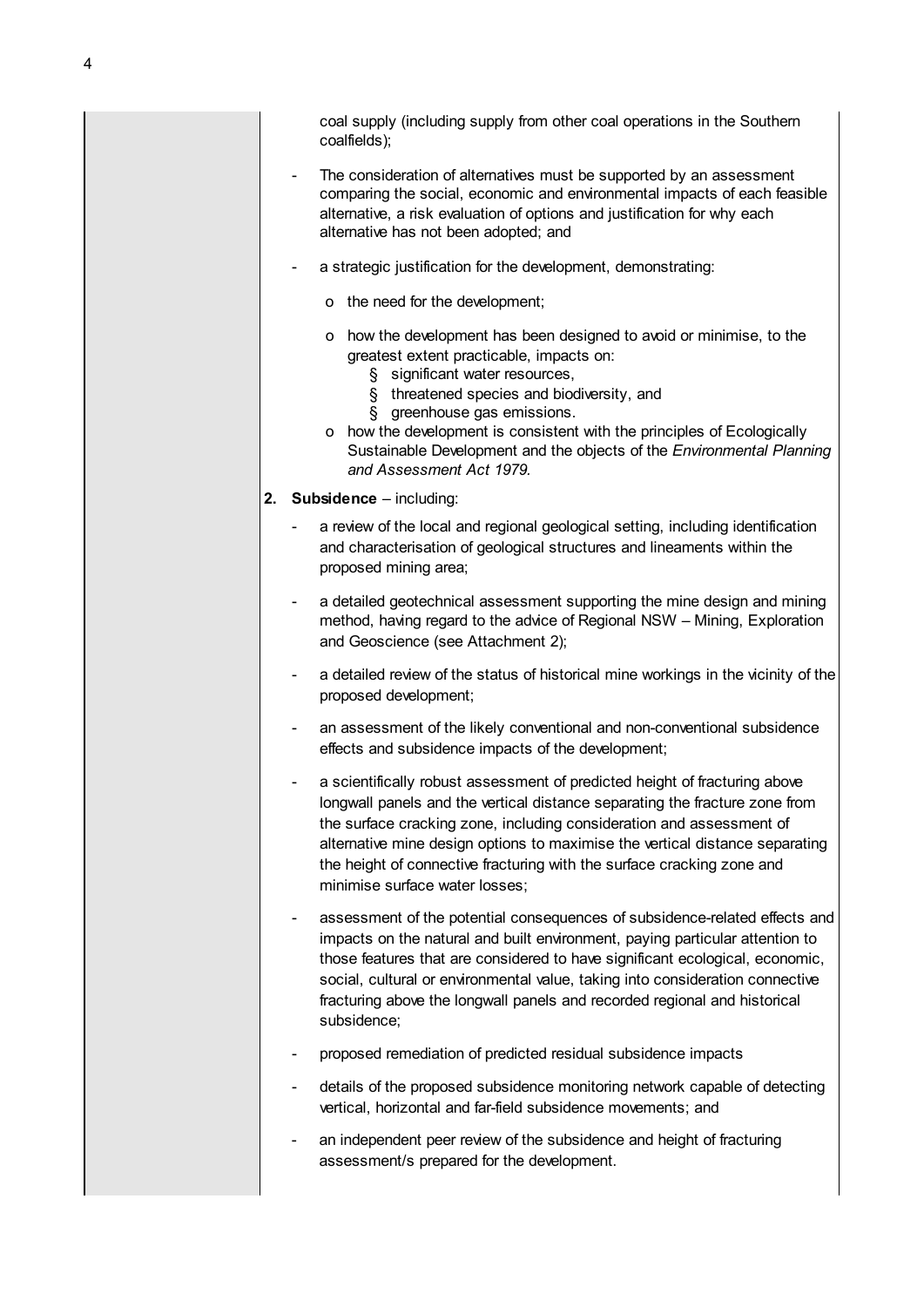#### **3. Water** – including:

- an assessment of the likely impacts of the development on the quantity and quality of surface and groundwater resources, having regard to the NSW Aquifer Interference Policy and the advice of DPIE Water, WaterNSW and the Environment Protection Authority (EPA) (see Attachment 2). The assessment is to be supported by groundwater modelling and uncertainty analysis generally consistent with the Australian Groundwater Modelling Guidelines;
- an assessment of the likely impacts of the development on aquifers, watercourses, swamps, riparian land, groundwater dependent ecosystems, water supply infrastructure and systems including Cordeaux Dam and Avon Dam, basic landholder rights and other water users. The significance of water-related features must be considered individually for the purpose of impact assessment;
- an assessment of all water take for the life of the project and post-closure, including water taken directly and indirectly and itemised to quantify the contributions from each water source;
- an assessment on whether the development can be operated to achieve a neutral or beneficial effect on water quality in the Sydney Drinking Water Catchment, consistent with the provisions of *State Environmental Planning Policy (Sydney Drinking Water Catchment) 2021*;
- an assessment of post-mining groundwater recovery and the potential long-term impacts on water quality and quantity of post-closure groundwater discharges, including the proposed method for managing post-closure groundwater discharges. If sealing of mine entries is proposed as a management strategy, the EIS must present:
	- o evidence to support the feasibility and likely success of this strategy in mitigating ongoing water losses; and
	- o detailed assessment of the long-term effects, impacts and consequences of mine sealing on neighbouring mines, the environment, water quantity and quality in the catchment and public safety;
- a detailed site water balance, including a description of site water demands, water disposal methods (including the location, volume and frequency of any water discharges and management of discharge water quality), water supply and transfer infrastructure and water storage structures, including:
	- o an assessment of the reliability of water supply, including consideration of climate change; and
	- o demonstration that water can be obtained from an appropriately authorised supply in accordance with the operating rules of any relevant Water Sharing Plans (WSP) or any alternative mechanisms agreed following consultation with the relevant NSW government agencies/ statutory authorities:
- identification of an adequate and secure water supply for the life of the project and any licensing requirements or other approvals under the *Water Act 1912* and/or *Water Management Act 2000*, including a description of the measures proposed to ensure the development can operate in accordance with the requirements of any relevant water sharing plan or water source embargo, or any alternative mechanisms agreed following consultation with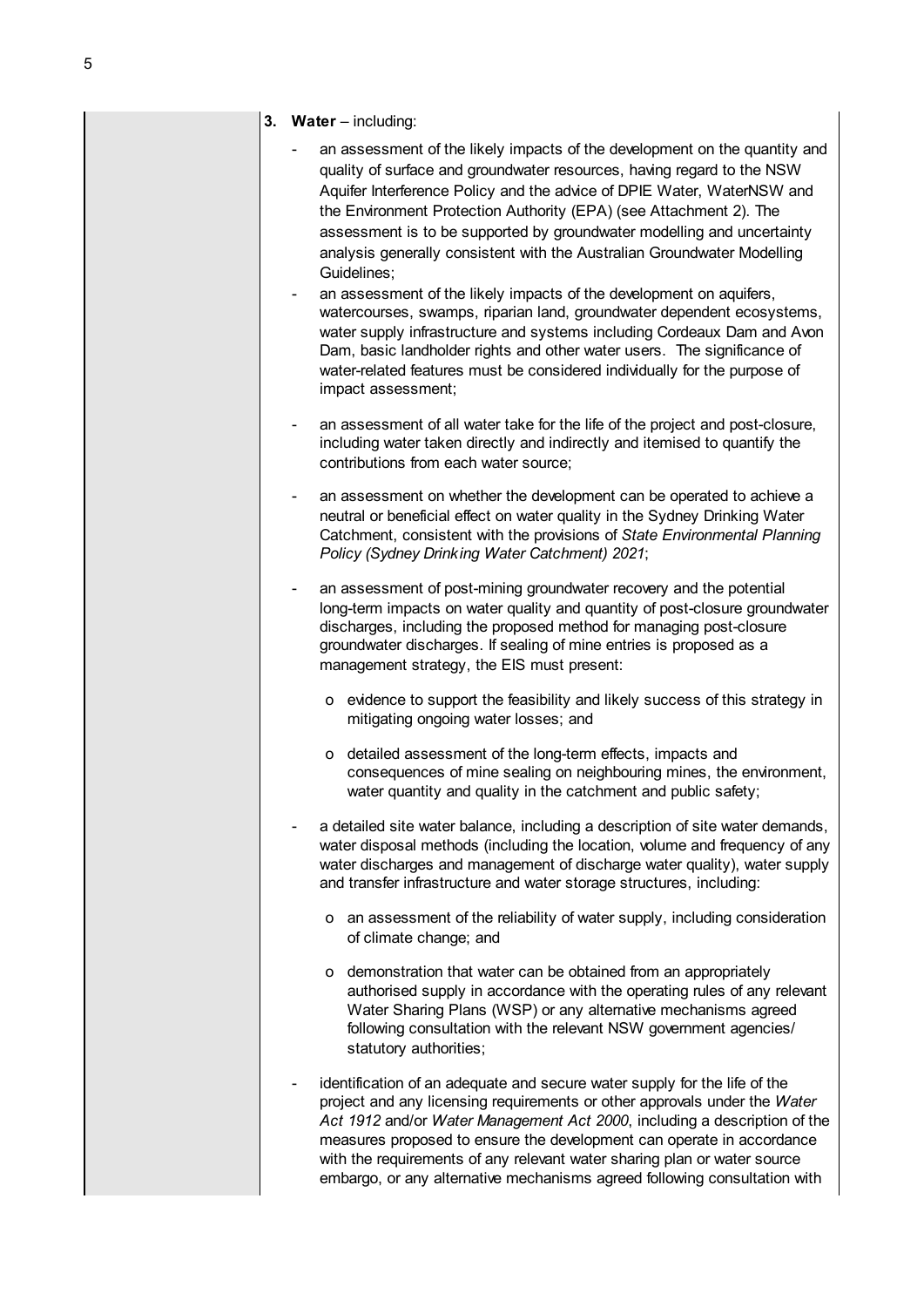the relevant NSW government agencies/ statutory authorities;

- a detailed description of the proposed water management system (including sewerage), beneficial water re-use program, water monitoring program and other measures to mitigate surface water and groundwater impacts;
- an assessment of the potential flooding impacts of the development;
- a description of proposed surface and groundwater monitoring activities and methodologies;
- An assessment of any potential cumulative impacts on water resources, and any proposed options to manage the cumulative impacts;
- a description of the reasonable and feasible mitigation and management measures proposed to prevent pollution of waters and to avoid or mitigate impacts to the quality or quantity of surface and groundwater resources, including assessment of the predicted effectiveness and cost of the mitigation measures; and
- an independent peer review of the groundwater model and the assessment of groundwater impacts prepared for the development.
- **4. Biodiversity** including:
	- an assessment of the likely biodiversity impacts of the development in accordance with the Biodiversity Assessment Method (BAM) and documented in a Biodiversity Development Assessment Report (BDAR). The BDAR must have regard to the advice of the BCD (see Attachment 2) and include a strategy to offset any residual impacts of the development, including how required offsets would be achieved;
	- the BDAR must demonstrate how impacts to biodiversity values have been avoided and detail measures to mitigate and manage impacts from the development in accordance with the BAM;
	- the BDAR must include consideration of the increased risk of bushfire impacts on individual swamps that are predicted to be impacted by the development, and at the landscape scale;
	- where remediation of impacted swamps and streams is proposed, the BDAR must include evidence to support the likely effectiveness of proposed remediation measures; and
	- an assessment of the likely impacts of the development on aquatic ecology, including aquatic biodiversity and key fish habitats.

#### **5. Heritage** – including:

- an assessment of the likely impacts of the development on Aboriginal cultural heritage values having regard to the advice of Heritage NSW (see Attachment 2), including consultation with Aboriginal stakeholders in accordance with *Aboriginal Cultural Heritage Consultation Requirements for Proponents* (OEH, 2010);
- an assessment of the likely impacts of the development on the historic heritage significance of the site and adjacent areas, including a Statement of Heritage Impact (SOHI) prepared by a suitably qualified heritage consultant in accordance with the guidelines in the NSW Heritage Manual.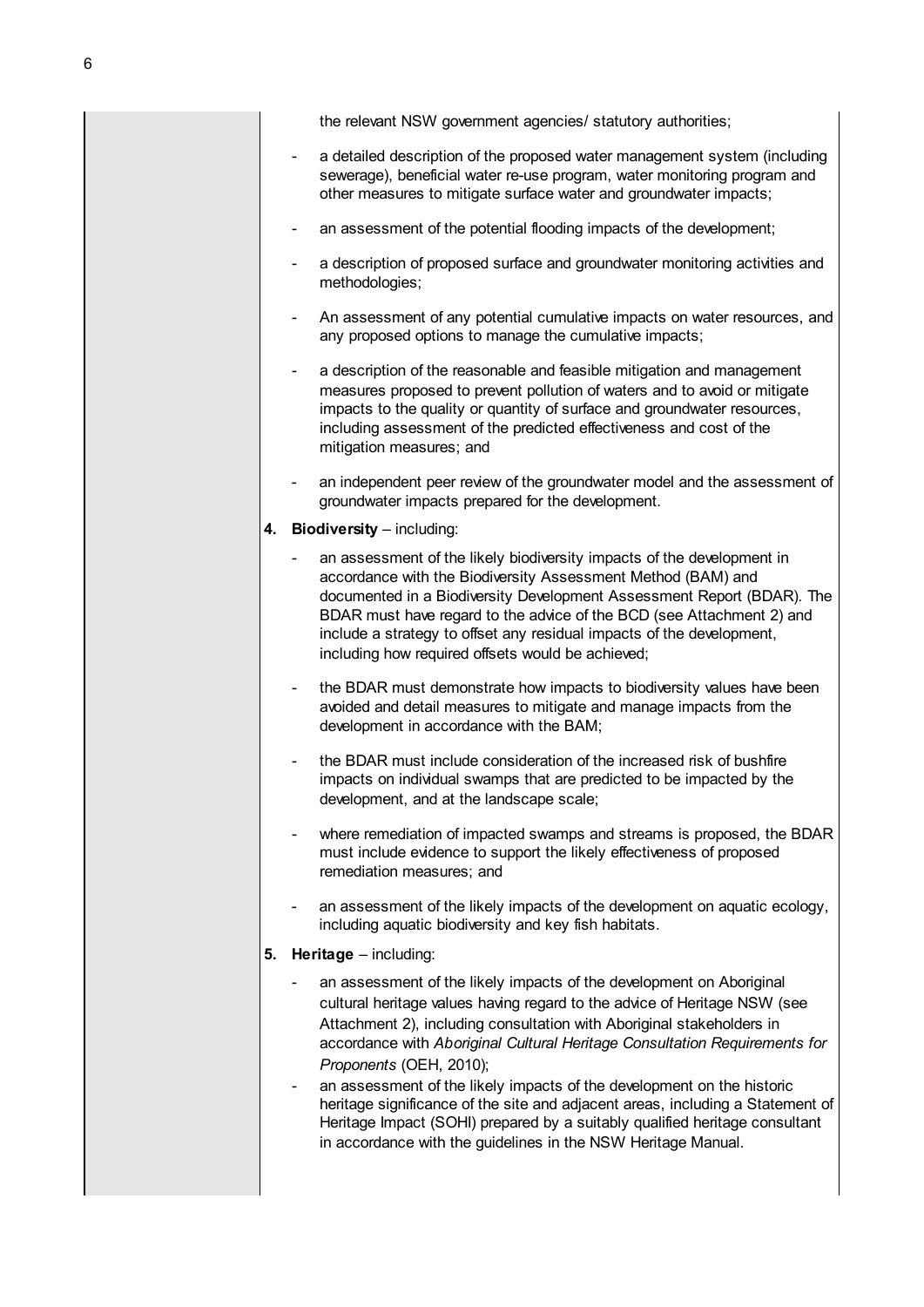#### **6. Noise** – including:

an assessment of the likely construction, operational and traffic noise impacts of the development, in accordance with the *Interim Construction Noise Guideline*, *NSW Noise Policy for Industry* (EPA) and *NSW Road Noise Policy*, and having regard to the *Voluntary Land Acquisition and Mitigation Policy.*

#### **7. Air** – including:

an assessment of the likely air quality impacts of the development in accordance with the *Approved Methods and Guidance for the Modelling and Assessment of Air Pollutants in NSW*.

#### **8.** Greenhouse Gas - including:

- an assessment of the likely greenhouse gas emissions of the development;
- analysis of how the development's greenhouse gas emissions would affect State and national greenhouse gas emission reduction targets;
- a review of available best practice greenhouse gas emissions reduction measures available to the development;
- details of proposed greenhouse gas emissions avoidance, mitigation and/or offset measures; and
- an independent peer review of the greenhouse gas emission estimates and emission reduction measures, particularly targeting fugitive emissions from the development.
- **9.** Land including:
	- an assessment of the compatibility of the development with other land uses in the vicinity of the development consistent with the requirements of Clause 12 of *State Environmental Planning Policy (Mining, Petroleum Production and Extractive Industries) 2007*.

#### **10. Transport** – including:

- an assessment of the likely transport impacts of the development on the capacity, condition, safety and efficiency of the surrounding transport network, and any required upgrades or operational measures to minimise transport impacts;
- details of how the development would interact with the Maldon to Dombarton rail corridor and an assessment of the risks to rail assets and the future operational capacity of the corridor from mining operations, undertaken in consultation with the asset owners.

#### **11. Hazards and Bushfire** – including:

- an assessment of the likely risks to public safety, paying particular attention to potential subsidence risks, bushfire risks, and the handling and use of any dangerous goods;
- an assessment of bushfire risk, including consideration of the impacts of climate change and predicted subsidence-related hydrological changes within the local landscape; and
- consideration of *State Environmental Planning Policy 33 Hazardous and*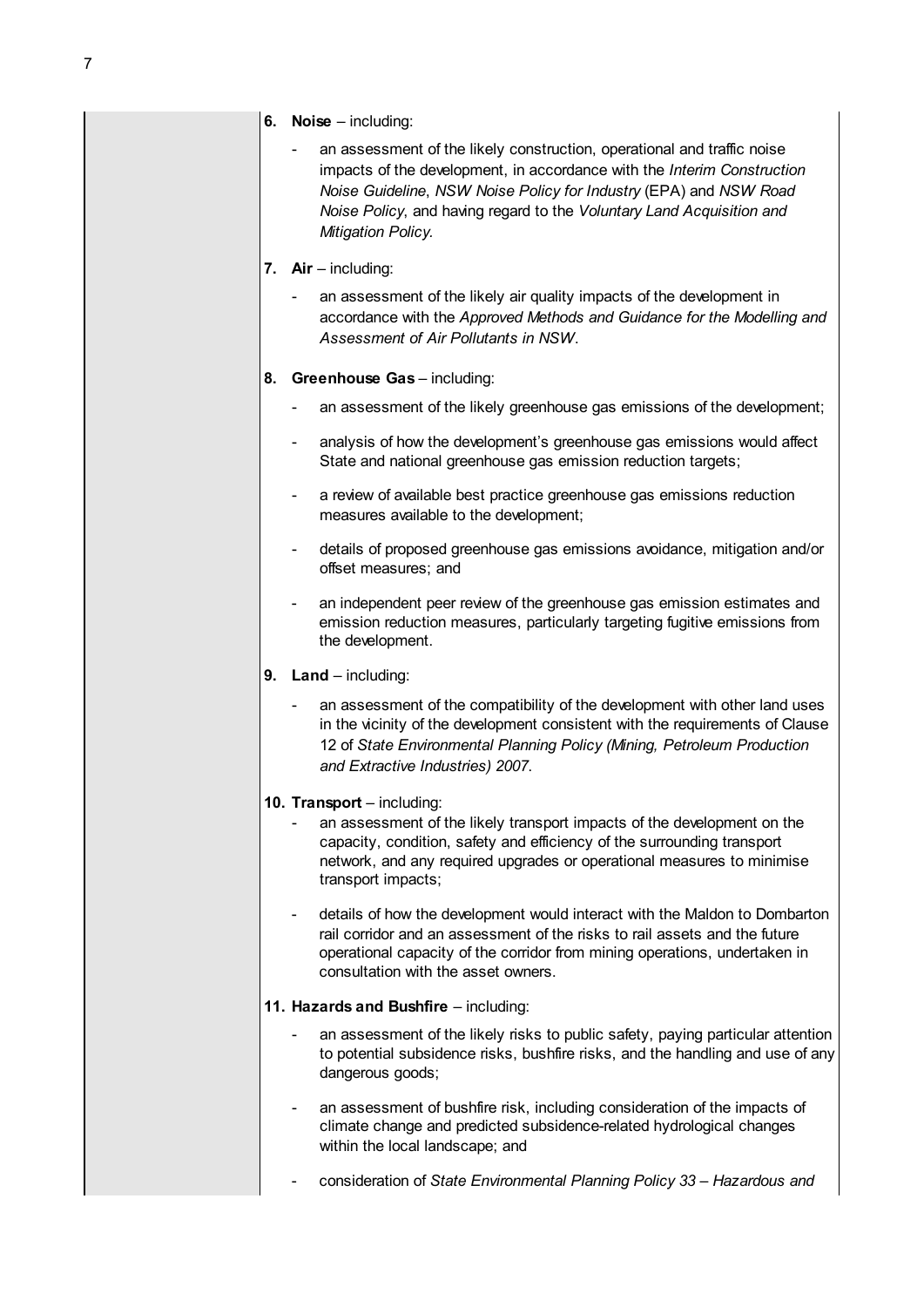*Offensive Development* with clear justification to support any conclusion that SEPP 33 does not apply.

- **12. Visual**  including:
	- An assessment of the likely visual impacts of the development from key public and private vantage points, and methods to minimise the lighting impacts of the development.
- **13. Waste**  including:
	- identification, quantification and classification of the waste streams likely to be generated (including tailings and course rejects) during construction and operation, and describe the measures to be implemented to manage, reuse, recycle and safely dispose of this waste; and
	- details of proposed methods of storage and management of chemicals, including consideration of any infrastructure required to prevent spills and leaks.

#### **14. Rehabilitation and Final Landform** – including:

- a Rehabilitation Strategy addressing:
	- o final land-use options and preferred final land use;
	- o final landform including the conceptual final landform design;
	- o how the rehabilitation of the project will relate to the rehabilitation strategies of neighbouring mines;
	- o management of potential post-mining groundwater discharges; and
	- o inclusion of rehabilitation objectives and completion criteria to achieve the nominated post-mining land use for each mining domain.

The Rehabilitation Strategy is to have regard to the advice of the Resources Regulator (see Attachment 2); and

identification and discussion of opportunities to improve rehabilitation and environmental outcomes for existing disturbed areas within the project site, and barriers or limitations to effective rehabilitation.

#### **15. Social**

- Provide a Social Impact Assessment prepared in accordance with the *Social Impact Assessment Guideline*.

#### **16. Economic** – including:

- the likely economic impacts of the development, paying particular attention  $t^{\circ}$ 
	- o the significance of the resource;
	- o the costs and benefits of the development identifying if it would result in a net benefit to NSW, including consideration of fluctuations in commodity markets and exchange rates, and costs of residual Scope 1 and 2 greenhouse gas emissions appropriately apportioned to NSW; and
	- o the demand for the provision of local infrastructure and services;
	- o the upstream/ downstream inter-relationship of the development for coal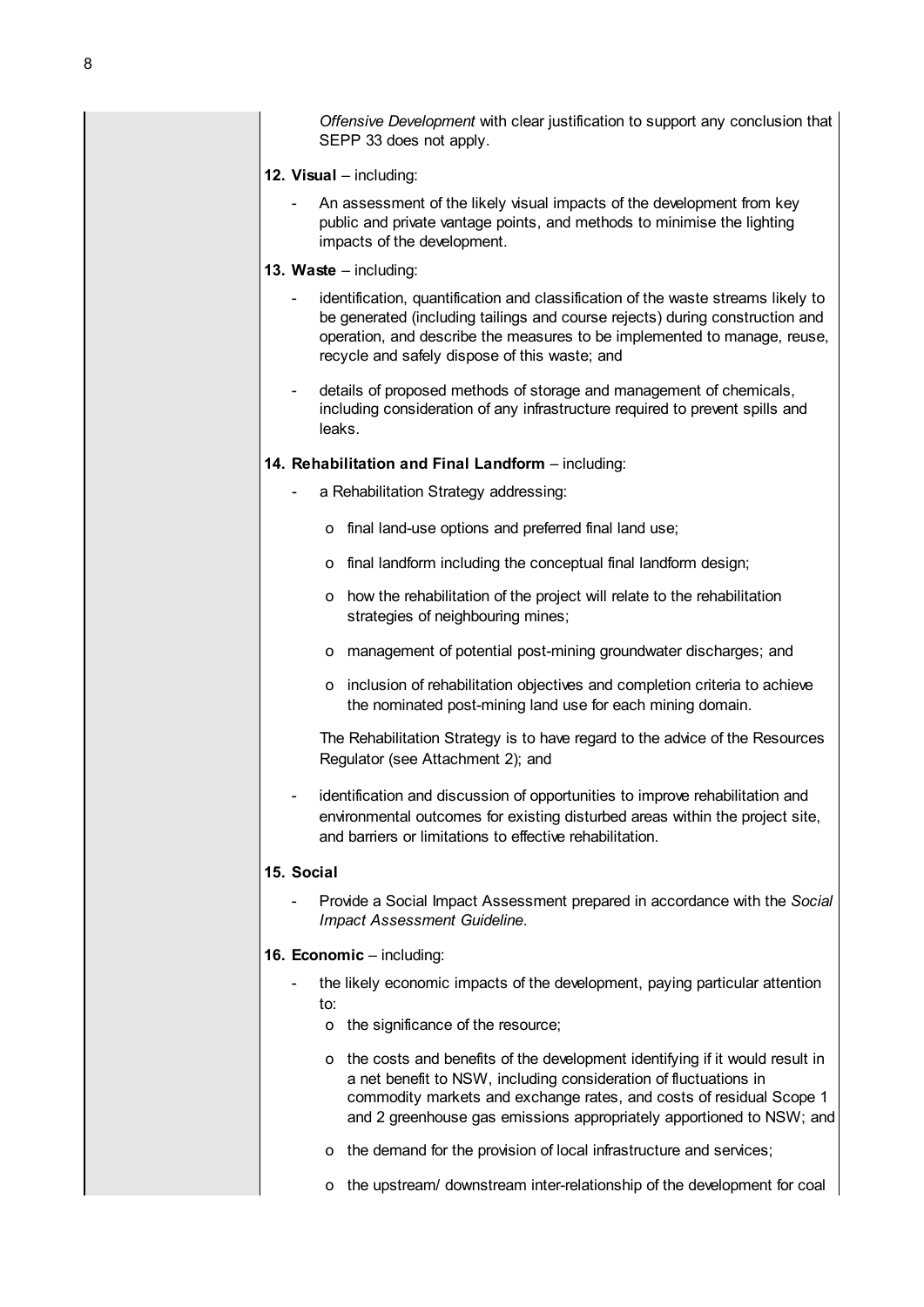|                            | supply in the Illawarra region including BlueScope, the Port Kembla<br>coal-loader, and other coal operations in the Southern coalfields; and                                                                                                                                                                  |
|----------------------------|----------------------------------------------------------------------------------------------------------------------------------------------------------------------------------------------------------------------------------------------------------------------------------------------------------------|
|                            | the need for a voluntary planning agreement; in relation to infrastructure,<br>services, and community benefits and to address residual social impacts.                                                                                                                                                        |
| <b>Plans and Documents</b> | The EIS must include all relevant plans, architectural drawings, diagrams and<br>relevant documentation required under Schedule 1 of the Regulation. Provide these<br>as part of the EIS rather than as separate documents.                                                                                    |
|                            | In addition, the EIS must include high quality files of maps and figures of the subject<br>site and proposal.                                                                                                                                                                                                  |
| <b>Engagement</b>          | During the preparation of the EIS and subsequent assessment process, you must<br>consult with the Dendrobium Community Consultative Committee (CCC) in<br>accordance with the Community Consultative Committee Guidelines: State<br><b>Significant Projects.</b>                                               |
|                            | You must also consult with the relevant local, State or Commonwealth Government<br>authorities, service providers, community groups including the Aboriginal community<br>and affected landowners.                                                                                                             |
|                            | The EIS must detail the engagement undertaken and demonstrate how it was<br>consistent with the Undertaking Engagement Guide: Guidance for State Significant<br>Projects. The EIS must detail how issues raised and feedback provided have been<br>considered and responded to in the project.                 |
| <b>Expiry Date</b>         | If you do not lodge an EIS for the infrastructure within 2 years of the issue date of<br>these SEARs, your SEARs will expire. If an extension to these SEARs will be<br>required, please consult with the Planning Secretary 3 months prior to the expiry<br>date                                              |
| <b>References</b>          | The assessment of the key issues listed above must take into account relevant<br>guidelines, policies, and plans as identified. While not exhaustive, Attachment 1<br>contains a list of some of the guidelines, policies, and plans that may be relevant to<br>the environmental assessment of this proposal. |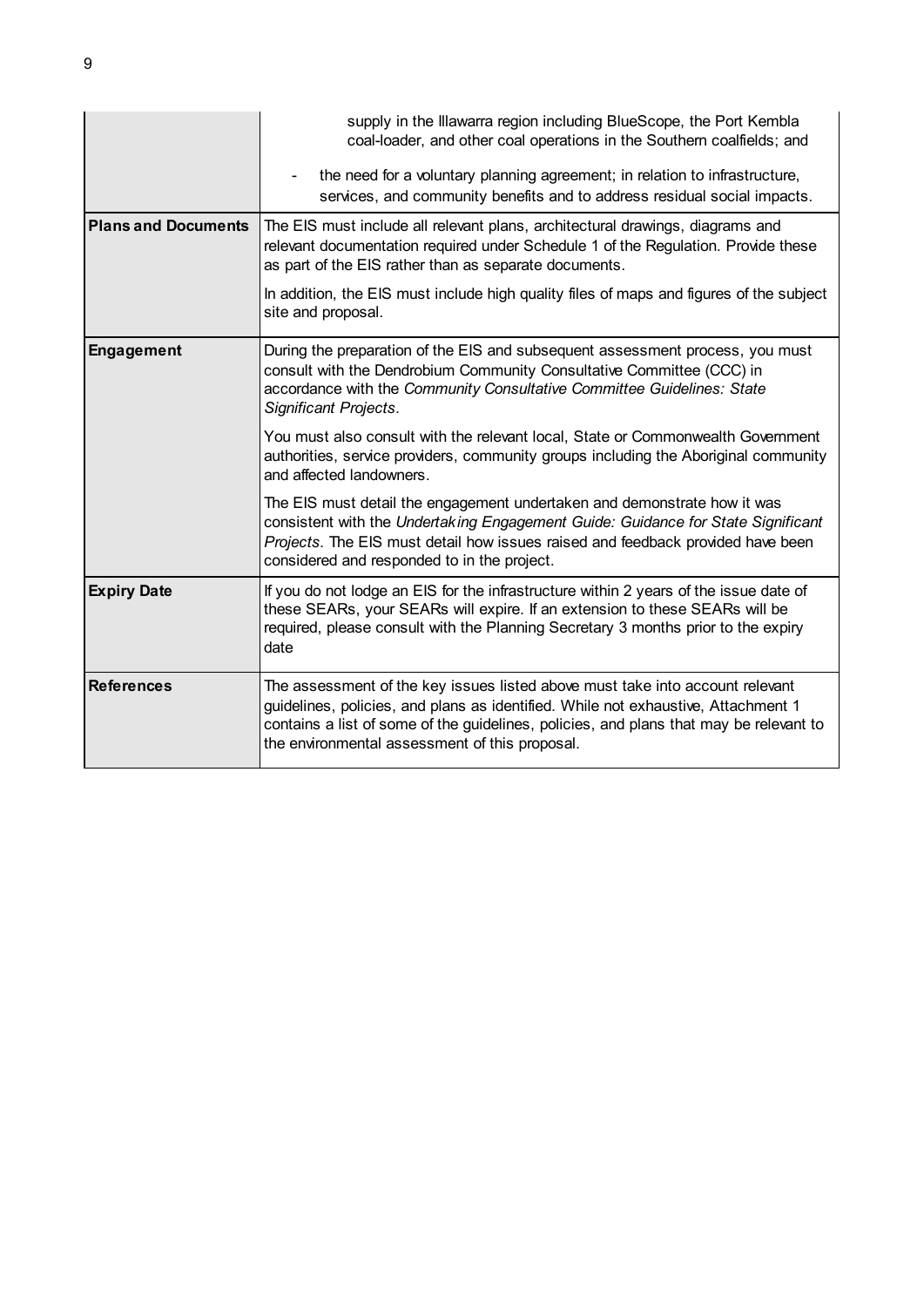### **ATTACHMENT 1**

### **Environmental Planning Instruments, Policies, Guidelines & Plans**

Please also refer to the Department's Policies and Guidelines including strategic plans and guidelines at: <https://www.planningportal.nsw.gov.au/major-projects/assessment/policies-and-guidelines>

| General                       |                                                                                                                                                                                                            |
|-------------------------------|------------------------------------------------------------------------------------------------------------------------------------------------------------------------------------------------------------|
|                               | State Significant Infrastructure Guidelines (DPIE, 2021)<br>Cumulative Impact Assessment for State Significant Projects (DPIE, 2021)<br>Undertaking Engagement for State Significant Projects (DPIE, 2021) |
| Water                         |                                                                                                                                                                                                            |
| <b>Water Sharing</b><br>Plans | Relevant water sharing plans                                                                                                                                                                               |
| General                       | NSW Water Strategy (DPIE August 2021)                                                                                                                                                                      |
|                               | NSW State Groundwater Policy Framework Document (NOW)                                                                                                                                                      |
|                               | NSW State Groundwater Quality Protection Policy (NOW)                                                                                                                                                      |
|                               | NSW State Groundwater Quantity Management Policy (NOW)                                                                                                                                                     |
| Groundwater                   | NSW Aquifer Interference Policy 2012 (NOW)                                                                                                                                                                 |
|                               | Australian Groundwater Modelling Guidelines (National Water Commission 2012)                                                                                                                               |
|                               | National Water Quality Management Strategy Guidelines for Groundwater Protection<br>in Australia (ARMCANZ/ANZECC)                                                                                          |
|                               | Guidelines for the Assessment & Management of Groundwater Contamination (EPA)                                                                                                                              |
|                               | Draft Greater Sydney Water Strategy (DPIE 2021)                                                                                                                                                            |
|                               | NSW State Rivers and Estuary Policy (NOW)                                                                                                                                                                  |
|                               | NSW Government Water Quality and River Flow Objectives (EPA)                                                                                                                                               |
|                               | Using the ANZECC Guideline and Water Quality Objectives in NSW (EPA)                                                                                                                                       |
|                               | Australian and New Zealand Guidelines for Fresh and Marine Water Quality (ANZG<br>2018)                                                                                                                    |
|                               | National Water Quality Management Strategy: Guidelines for Sewerage Systems -<br>Effluent Management (ARMCANZ/ANZECC)                                                                                      |
|                               | National Water Quality Management Strategy: Guidelines for Sewerage Systems -<br>Use of Reclaimed Water (ARMCANZ/ANZECC)                                                                                   |
| Surface Water                 | Approved Methods for the Sampling and Analysis of Water Pollutants in NSW (EPA)                                                                                                                            |
|                               | Managing Urban Stormwater: Soils & Construction (Landcom) Volume 1 and Volume 2<br>(A: Installation of services; C: Unsealed roads; D: Main Roads; E: Mines and Quarries)<br>(DECC)                        |
|                               | Managing Urban Stormwater: Treatment Techniques (EPA)                                                                                                                                                      |
|                               | Managing Urban Stormwater: Source Control (EPA)                                                                                                                                                            |
|                               | Technical Guidelines: Bunding & Spill Management (EPA)                                                                                                                                                     |
|                               | Environmental Guidelines: Use of Effluent by Irrigation (EPA)                                                                                                                                              |
|                               | A Rehabilitation Manual for Australian Streams (LWRRDC and CRCCH)                                                                                                                                          |
|                               | NSW Guidelines for Controlled Activities (NOW)                                                                                                                                                             |
| Flooding                      | Floodplain Development Manual (OEH)                                                                                                                                                                        |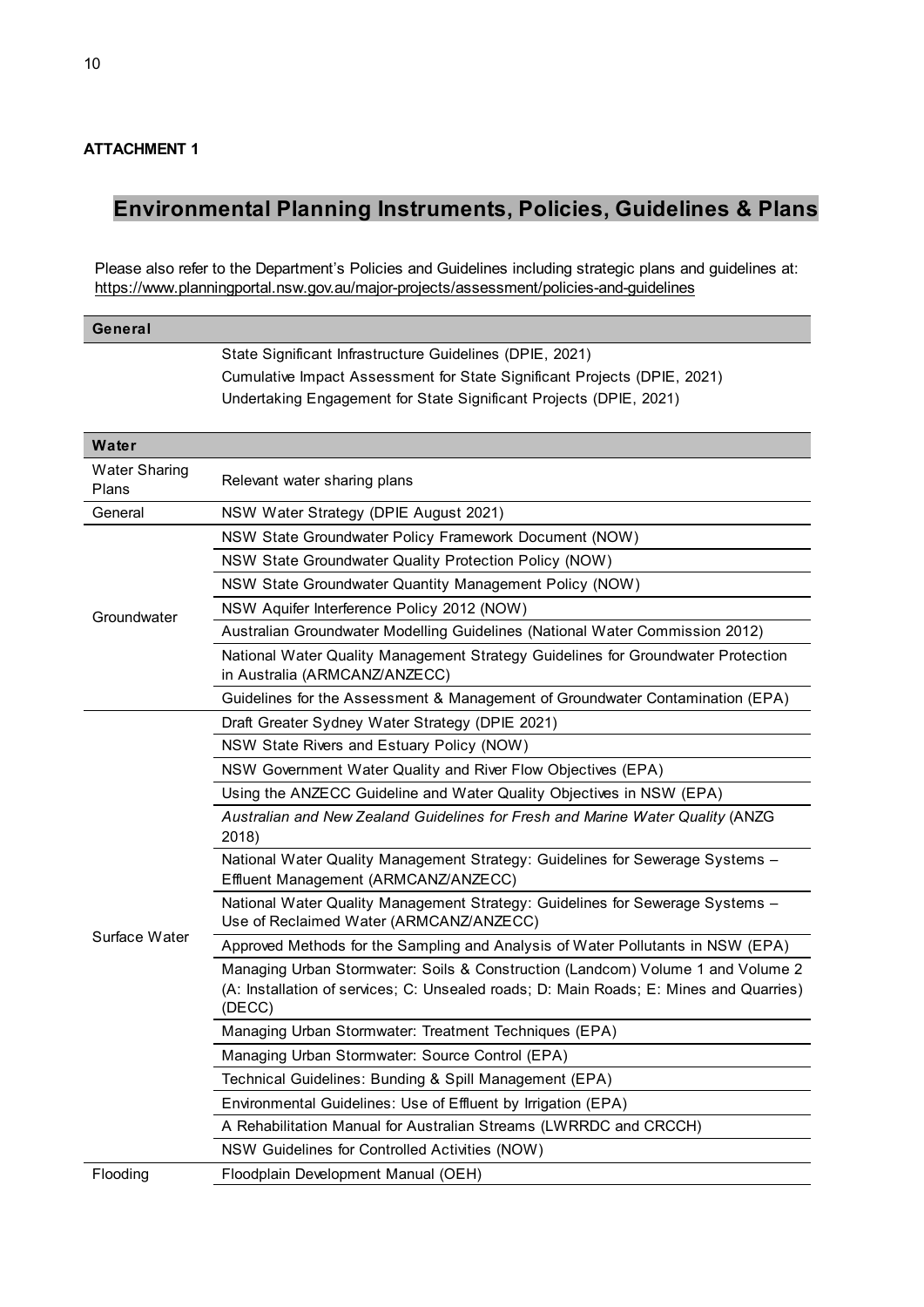|                           | Floodplain Risk Management Guideline (OEH)                                                                                                                               |
|---------------------------|--------------------------------------------------------------------------------------------------------------------------------------------------------------------------|
| <b>Biodiversity</b>       |                                                                                                                                                                          |
|                           | Biodiversity Assessment Method (DPIE 2020)                                                                                                                               |
|                           | Guidance to assist a decisionmaker to determine a serious and irreversible impact<br>(DPIE 2019)                                                                         |
|                           | Policy and Guidelines for Aquatic Habitat Management and Fish Conservation<br>(Fisheries NSW)                                                                            |
|                           | Guidelines for developments adjoining Department of Environment, Climate Change<br>and                                                                                   |
|                           | Water (DECCW, 2010)                                                                                                                                                      |
|                           | NSW State Groundwater Dependent Ecosystem Policy (NOW)                                                                                                                   |
|                           | Risk Assessment Guidelines for Groundwater Dependent Ecosystems (NOW)                                                                                                    |
| Heritage                  |                                                                                                                                                                          |
|                           | The Burra Charter (The Australia ICOMOS charter for places of cultural significance)                                                                                     |
|                           | Aboriginal Cultural Heritage Consultation Requirements for Proponents 2010 (DECCW<br>2010                                                                                |
|                           | Code of Practice for Archaeological Investigations of Objects in NSW (DECCW 2010)                                                                                        |
|                           | Guide to Investigating, Assessing and Reporting on Aboriginal Cultural Heritage in<br><b>NSW (OEH 2011)</b>                                                              |
|                           | NSW Heritage Manual (OEH)                                                                                                                                                |
|                           | Statements of Heritage Impact (OEH)                                                                                                                                      |
| <b>Noise and Blasting</b> |                                                                                                                                                                          |
|                           | NSW Noise Policy for Industry (EPA)                                                                                                                                      |
|                           | Interim Construction Noise Guideline (EPA)                                                                                                                               |
|                           | NSW Road Noise Policy (EPA)                                                                                                                                              |
|                           | Assessing Vibration: a Technical Guideline (EPA)                                                                                                                         |
|                           | Voluntary Land Acquisition and Mitigation Policy (DP&E)                                                                                                                  |
|                           | Australian and New Zealand Environment Council - Technical basis for guidelines to<br>minimise annoyance due to blasting overpressure and ground vibration (ANZEC, 1990) |
| Air                       |                                                                                                                                                                          |
|                           | Approved Methods and Guidance for the Modelling and Assessment of Air Pollutants<br>in NSW (EPA)                                                                         |
|                           | Approved Methods for the Sampling and Analysis of Air Pollutants in NSW (EPA)                                                                                            |
|                           | Coal Mine Particulate Matter Control Best Practice - Site Specific Determination<br>Guideline (EPA)                                                                      |
|                           | Voluntary Land Acquisition and Mitigation Policy (DP&E)                                                                                                                  |
|                           | National Greenhouse Accounts Factors (Commonwealth)                                                                                                                      |
|                           | NSW Climate Change Policy Framework                                                                                                                                      |
|                           | Net Zero Plan Stage 1: 2020-2030 (DPIE)                                                                                                                                  |
| <b>Transport</b>          |                                                                                                                                                                          |
|                           | Guide to Traffic Generating Development (RTA)                                                                                                                            |
|                           | Road Design Guide (RMS) & relevant Austroads Standards                                                                                                                   |
| <b>Social</b>             |                                                                                                                                                                          |
|                           | Social Impact Assessment Guidelines for State Significant Projects (2021)                                                                                                |
| Economic                  |                                                                                                                                                                          |
|                           |                                                                                                                                                                          |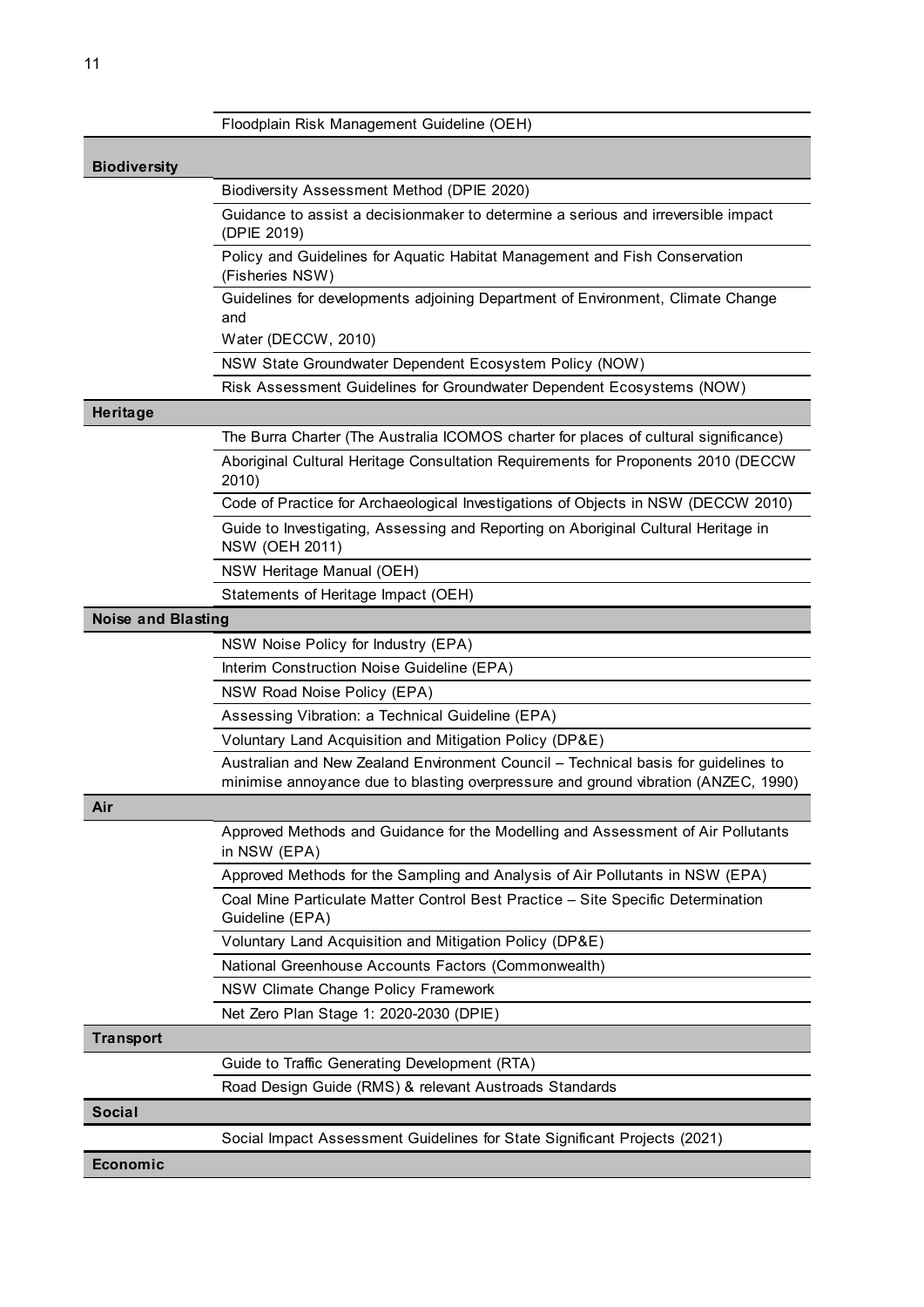|                      | Guidelines for the economic assessment of mining and coal seam gas proposals<br>(2015)                                                 |
|----------------------|----------------------------------------------------------------------------------------------------------------------------------------|
| <b>Public Safety</b> |                                                                                                                                        |
|                      | Hazardous and Offensive Development Application Guidelines - Applying SEPP 33                                                          |
|                      | Hazardous Industry Planning Advisory Paper No. 6 - Guidelines for Hazard Analysis                                                      |
|                      | Planning for Bush Fire Protection (2019)                                                                                               |
| <b>Resource</b>      |                                                                                                                                        |
|                      | Australasian Code for Reporting of Exploration Results, Mineral Resources and Ore<br>Reserves 2012 (JORC)                              |
| Waste                |                                                                                                                                        |
|                      | Waste Classification Guidelines (EPA)                                                                                                  |
| Rehabilitation       |                                                                                                                                        |
|                      | Mine Rehabilitation - Leading Practice Sustainable Development Program for the<br>Mining Industry (Australian Government 2016)         |
|                      | Mine Closure and Completion - Leading Practice Sustainable Development Program<br>for the Mining Industry (Australian Government 2016) |
|                      | Strategic Framework for Mine Closure (ANZMEC-MCA 2000)                                                                                 |
|                      | Guidelines on Tailings Dams - Planning, Design, Construction, Operation And                                                            |
|                      | Closure - Revision 1 (ANCOLD, July 2019)                                                                                               |
|                      | Integrated Mine Closure: Good Practice Guide (ICMM 2019)                                                                               |
|                      | Environmental Planning Instruments (for consideration)                                                                                 |
|                      | State Environmental Planning Policy (Mining, Petroleum Production and Extractive<br>Industries) 2007                                   |
|                      | State Environmental Planning Policy (State and Regional Development) 2011                                                              |
|                      | State Environmental Planning Policy (Infrastructure) 2007                                                                              |
|                      | State Environmental Planning Policy (Sydney Drinking Water Catchment) 2011                                                             |
|                      | State Environmental Planning Policy No. 33 - Hazardous and Offensive Development                                                       |
|                      | State and Environmental Planning Policy 55- Remediation of Land                                                                        |
|                      | <b>Wollongong Local Environmental Plan 2009</b>                                                                                        |
|                      | Wingecarribee Local Environmental Plan 2010                                                                                            |
|                      | <b>Wollondilly Local Environmental Plan 2011</b>                                                                                       |